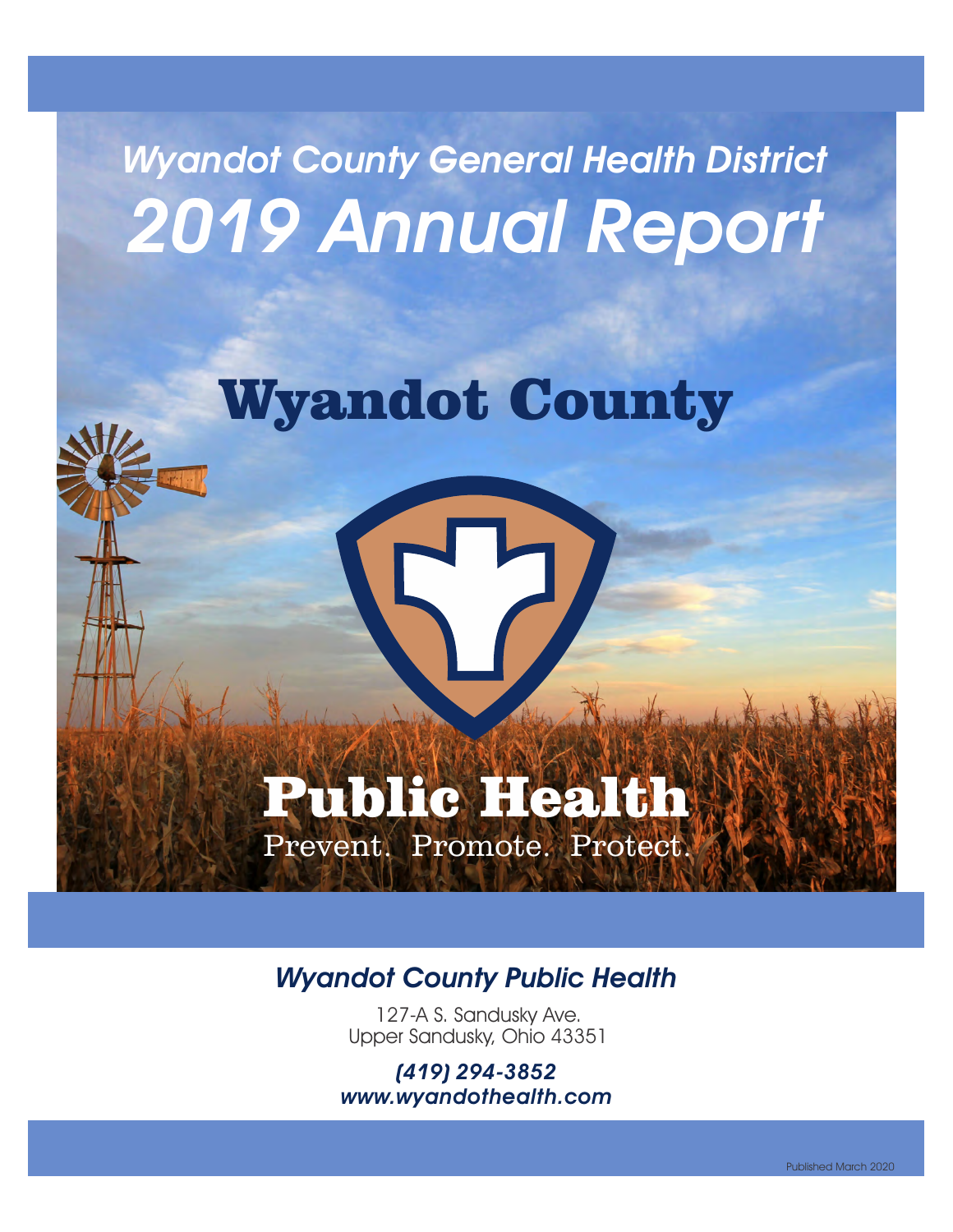# 2019 Health Commissioner Message



I have served as the Health Commissioner for the Wyandot County General Health District since 2010. Our job is to protect, promote and maintain the health of our community. We do so through prevention, clinical services, and education.

There are many programs in place at the Health Department aimed to prevent, promote and protect. We provide vaccines, health screenings, and clinics to low income and underinsured families and individuals. We provide assistance to children with medical handicaps. We provide home visiting to pregnant women, newborns and families with young children in our community. We provide education on nutrition and lead. We provide formula for newborns, nutritious foods for older children and breastfeeding support for mothers. We send nurses into our county schools to work with 3rd – 8th grade students on Life Skills. We provide services that keep your food and water safe. We have Emergency Preparedness Programs in place in the event of

a disaster. We have numerous safety and health education outreach activities and promotions throughout the year. We keep statistics and do surveys and use these to guide our future opportunities for improvement. There are more details on these and all of the services we offer listed throughout this report.

In 2020 we look forward to becoming fully accredited through the Ohio Department of Health and will continue to work on our Community Health Improvement Plan. In 2020 we vow to continue to promote the safety and health of our community and greatly appreciate your continued support.

Sincerely,

Dr. Keri Harris Wyandot County Health Commissioner

### Meet the Members of Our Board of Health 2019 Wyandot County Board of Health



Dallas Risner **President** Current Term: 4/1/2015 - 3/31/2020



Ene Leonard Vice President Current Term: 4/1/2019 -3/31/2024



Bill Aubry Board Member Current Term: 4/1/2016 - 3/31/2021



Joseph D'Ettorre Board Member Current Term: 4/1/2018 - 3/31/2023



Dr. Chevone R. Vent Board Member Current Term: 4/1/2017 - 3/31/2022

**Mission Statement** - The Wyandot County Public Health is dedicated to providing health and safety services that positively impact the well-being of all citizens of Wyandot County.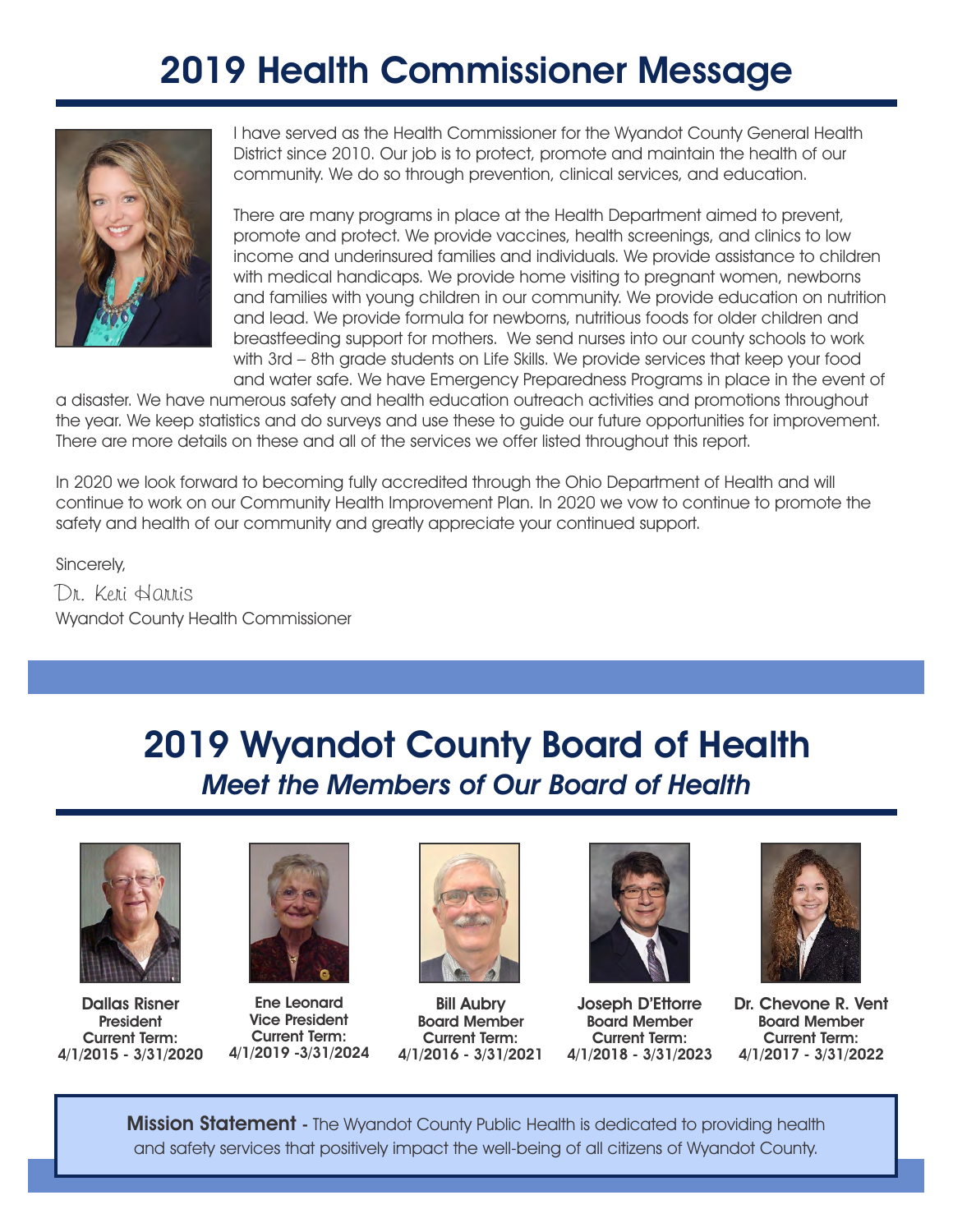# Wyandot County Health Alliance

In August of 2002, more than 20 local agencies, businesses, health professionals and private citizens established the Wyandot County Health Alliance, a partnership to improve community wellness and quality of life. In 2003, with "A Healthier Wyandot County" as their vision, the Alliance initiated the most comprehensive, county-wide, standardized community needs assessment ever conducted for Wyandot County. The assessment is completed every three years, as required by the Ohio Department of



Health. In 2009, assessment data was used to develop the first Community Health Improvement Plan (CHIP). The most recent assessment, the 2018 Community Health Assessment (CHA), and the current 2018-2021 Community Health Improvement Plan (CHIP) were released in June, 2018.

Using the model Mobilizing for Action through Planning and Partnership (MAPP), the Health Alliance followed specific strategic planning steps: Choosing Priorities, Reviewing a Resource Assessment, Completing a Gap Analysis, Reviewing Best Practices, Doing Community Themes and Strengths, Quality of Life, and Local Public Health System Assessments, Considering Forces of Change, and developing a Community Health Improvement Plan (CHIP) that includes action steps and quarterly reporting. The CHIP identified the following strategies to focus on for the next 3 year period: **Priority Area 1:** Mental Health and Addiction (10 strategies), Priority Area 2: Chronic Disease (7 strategies), Priority Area 3: Cross-Cutting Strategies (6 strategies), Priority Area 4: Safe Communities Coalition. The Alliance continues to grow with fresh ideas from new members. If you want to promote "A Healthier Wyandot County," call Wyandot County Public Health at (419) 294-3852, and get involved!

## Wyandot County Public Health Staff



Top Row: Barb Mewhorter, Kelli Owens, Beth Gregory, Claire Russell, Beth Bower, Middle Row: Shileigh Ricker, Jodi Kimmel, Arlene Schriner, Ashley Wick, Jeff Ritchey, Jeremiah Aigler Marianne Shawley, Cece Taylor, Erin Logsdon Bottom Row: Amber Emans, Jamie Crawford, Michelle Swinehart, Darlene Steward, Danielle Schalk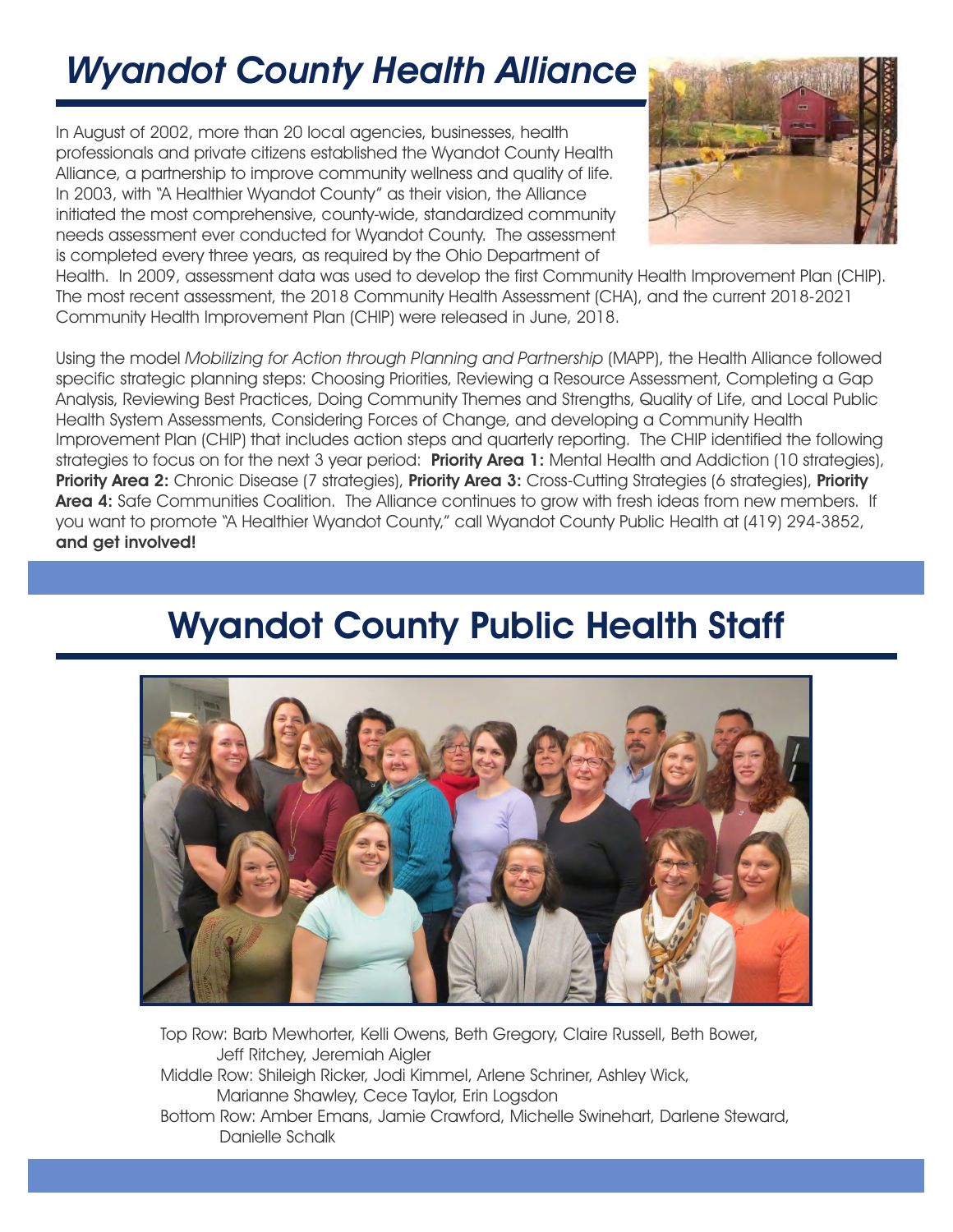## 2019 Fiscal Division

The Fiscal Division administers all state, federal, and local grants, oversees the collection of revenues and monitors expenses, payroll and purchasing. The Health District is audited once a year by the Auditor of the State of Ohio and has received a clean audit for many years. In addition to the state audit, the Board of Health Fiscal Committee meets twice annually. This committee is comprised of three members of the Board of Health and the Administrator.

#### Performance Management

In 2019 the Management Team and Finance Committee instituted a performance management project to better manage operating funds. We looked back 6 years to get a good picture of our average operating funds and we looked ahead 6 years to see where we wanted to be. We set incremental goals and found that we were able to meet our 2019 goal which was to have 30 days operating funds on hand. We continue to closely monitor this project.

### Fiscal Staff 2019

Barbara Mewhorter **Administrator** 

Kelli Owens Registrar, Administrative Assistant

|          |                                             |                    |                                   |                       |             | <b>Operating Funds for All Combined</b>  |  |
|----------|---------------------------------------------|--------------------|-----------------------------------|-----------------------|-------------|------------------------------------------|--|
| Year     | <b>Beginning Balance</b>                    | <b>YTD Revenue</b> | <b>YTD</b><br><b>Expenditures</b> | <b>Ending Balance</b> | <b>Days</b> | <b>GOALS</b>                             |  |
| 2013     | \$553,221.75                                | \$2,392,740.03     | \$2,409,188.91                    | \$536,772.87          | 57.93       |                                          |  |
| 2014     | \$536,772.87                                | \$2,354,265.11     | \$2,586,526.33                    | \$304,511.65          | 30.61       |                                          |  |
| 2015     | \$304,511.65                                | \$2,425,477.38     | \$2,485,346.63                    | \$244,642.40          | 25.59       |                                          |  |
| 2016     | \$244,642.40                                | \$2,721,084.49     | \$2,667,276.02                    | \$298,450.87          | 29.09       |                                          |  |
| 2017     | \$298,405.89                                | \$2,914,845.83     | \$2,957,055.42                    | \$256,196.30          |             | 22.53 Operating Funds for 30 Days        |  |
| 2018     | \$256,241.30                                | \$2,115,481.44     | \$2,083,977.53                    | \$287,745.21          |             | 36.04 Operating Funds for 30 Days        |  |
| 2019     | \$287,745.21                                | \$1,719,947.20     | \$1,793,478.28                    | \$214,214.13          |             | <b>31.17 Operating Funds for 30 Days</b> |  |
| 2020     |                                             |                    |                                   |                       |             | <b>Operating Funds for 45 Days</b>       |  |
| 2021     |                                             |                    |                                   |                       |             | <b>Operating Funds for 60 Days</b>       |  |
| 2022     |                                             |                    |                                   |                       |             | <b>Operating Funds for 75 Days</b>       |  |
| 2023     |                                             |                    |                                   |                       |             | <b>Operating Funds for 90 Days</b>       |  |
| 2024     |                                             |                    |                                   |                       |             | <b>Operating Funds for 105 Days</b>      |  |
| 2025     |                                             |                    |                                   |                       |             | <b>Operating Funds for 120 Days</b>      |  |
| Summary: | Based on current daily average expenditures |                    |                                   |                       |             |                                          |  |

#### Wyandot County



### Grants and Intergovernmental Funds

- \$15,731 Safe Communities Grant
- \$19,760 Medicaid Administrative Claiming
- \$31,819 Reproductive Health & Wellness Grant
- \$32,410 Mental Health & Recovery Board LifeSkills Grant
- \$34,056 State Rollbacks/Reimbursement
- \$44,009 Solid Waste Designated Funding
- \$50,946 Public Health Emergency Preparedness Grant
- \$87,419 Help Me Grow Home Visiting
- \$115,628 Women, Infants, and Children Grant
- \$115,837 Intergovernmental Apportionments
- \$123,916 EPA Water Pollution Control Grant
- \$671,531 **Total**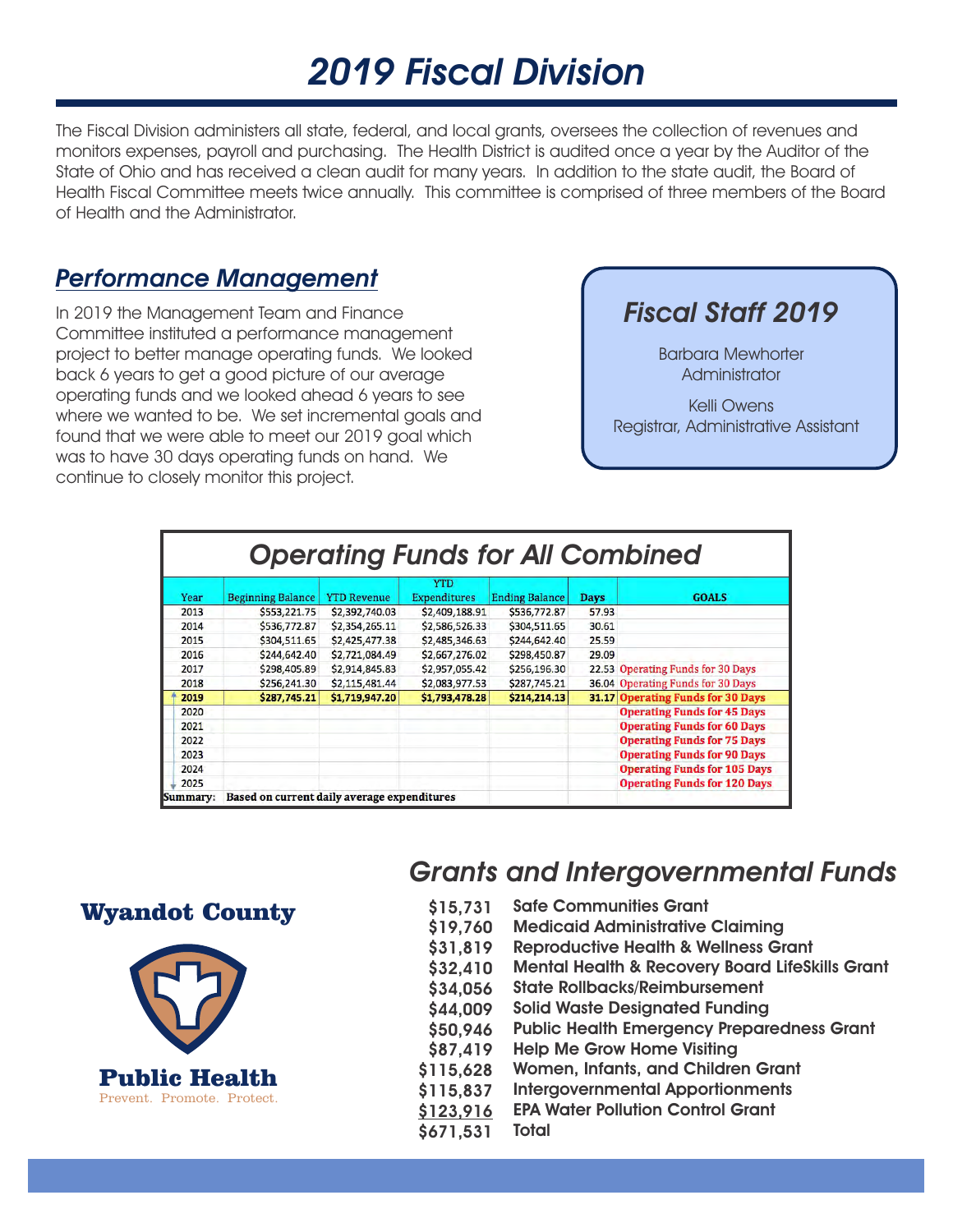| <b>2019 Revenue Sources</b>           |             |        |  |  |
|---------------------------------------|-------------|--------|--|--|
| Charges for Service: Environmental    | \$4,867     | 0.3%   |  |  |
| Non Revenue Receipts: Miscellaneous   | \$37,361    | 2.4%   |  |  |
| Charges for Service: Vital Statistics | \$43,659    | 2.8%   |  |  |
| Intergovernmental Apportionments      | \$115,837   | 7.3%   |  |  |
| <b>IFines, Licenses and Permits</b>   | \$144,501   | 9.1%   |  |  |
| Intergovernmental Other Receipts      | \$178,036   | 11.3%  |  |  |
| <b>Property Taxes</b>                 | \$266,617   | 16.9%  |  |  |
| Intergovernmental Grants              | \$377,658   | 23.9%  |  |  |
| Charges for Service: Nursing          | \$412,922   | 26.1%  |  |  |
| <b>Total Revenue</b>                  | \$1,581,458 | 100.0% |  |  |

#### Wyandot County



|                             | 2019 Expenses |        |
|-----------------------------|---------------|--------|
| Postage                     | \$1,109       | 0.1%   |
| Equipment                   | \$4,438       | 0.3%   |
| Travel & Expenses           | \$17,798      | 1.0%   |
| Intergovernmental Expense   | \$24,840      | 1.5%   |
| <b>Other Expenses</b>       | \$74,301      | 4.4%   |
| <b>I</b> State and EPA Fees | \$103,049     | 6.0%   |
| Supplies                    | \$184,315     | 10.8%  |
| Contract Service            | \$281,653     | 16.5%  |
| Fringes                     | \$284,405     | 16.7%  |
| Salaries                    | \$729,083     | 42.8%  |
| <b>Total Revenue</b>        | \$1,704,991   | 100.0% |



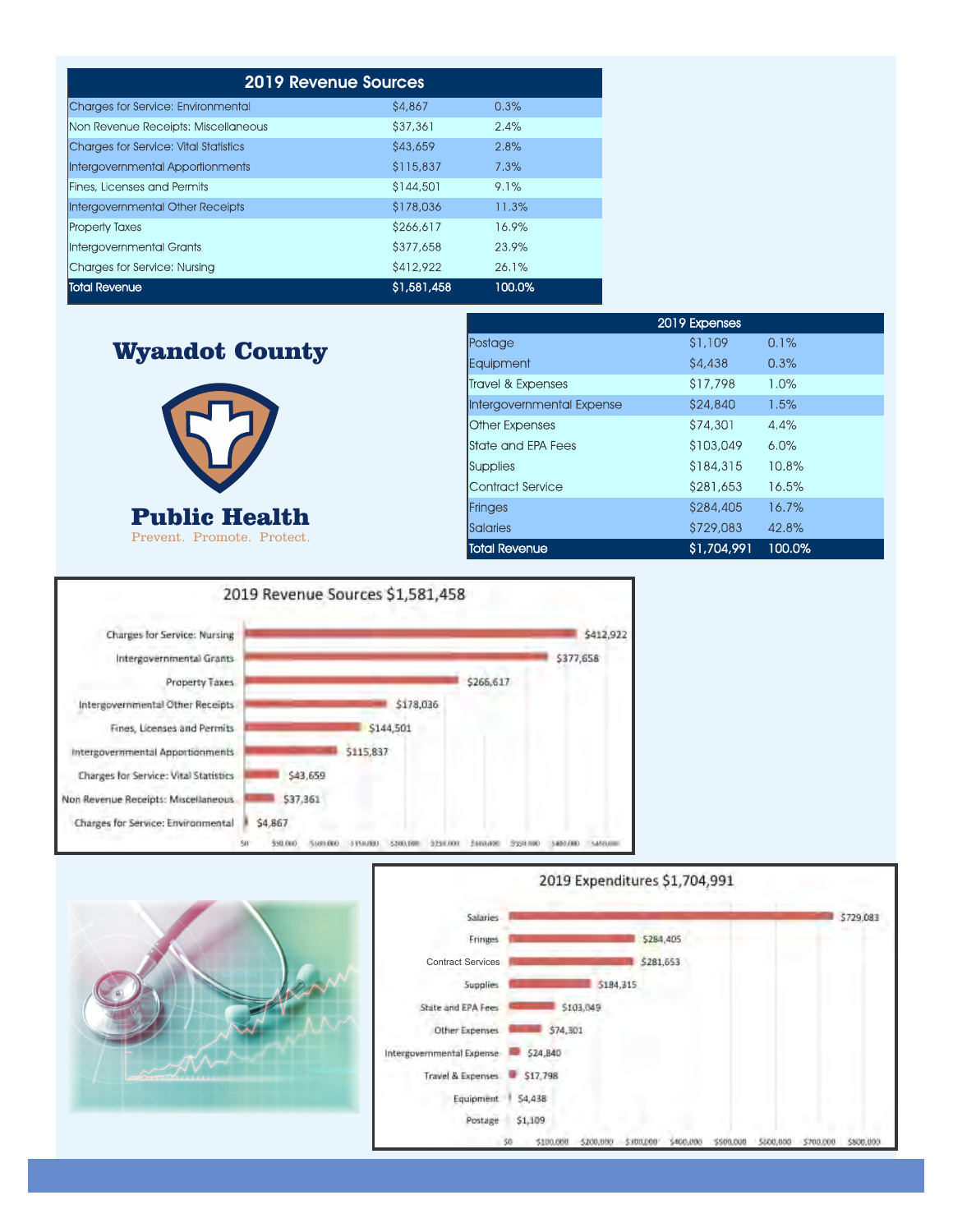# 2019 Environmental Health Report of Activities

The Environmental Health Division's duties include conducting environmental health inspections at restaurants and other food service establishments as well as campgrounds, swimming pools, landfills, and tattoo facilities. Additional responsibilities include issuing water and sewage permits for private residences and overseeing the operation and maintenance of septic systems in the county. The Environmental Health Division is also involved in tracking all animal bites and assuring animals are quarantined and vaccinated for rabies.







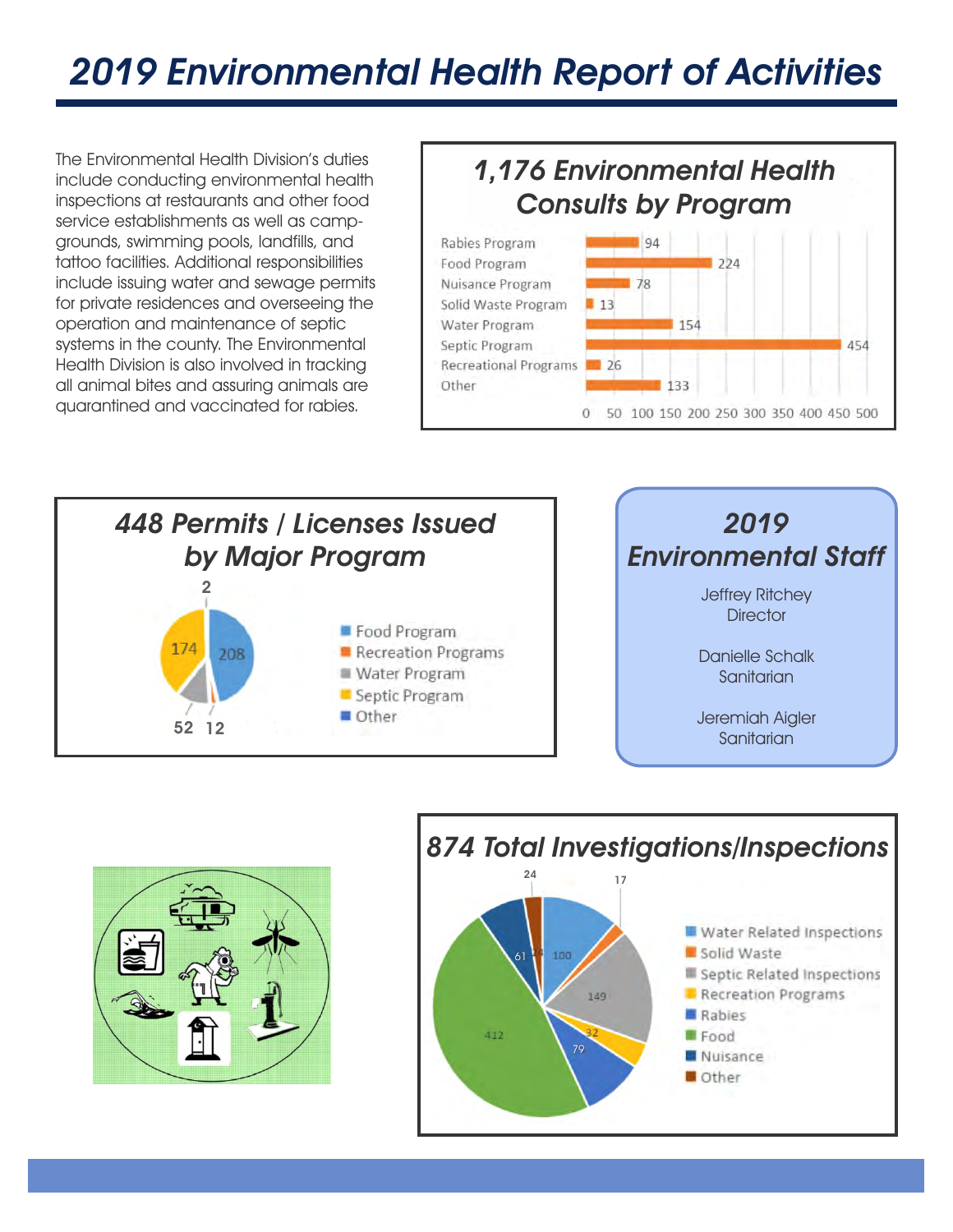# Environmental Health Performance Management

In 2019 the Environmental Health Division continued to monitor positive water sample rates for new and replaced private water systems. Local Private Water System Contractors were also provided with personalized quarterly water sample results, and information to improve their positive water sample rates. The ultimate goal of this project is to reduce the costs and inconvenience associated with the resampling of wells for homeowners, contractors and the Health Department, and to assure safe water for homeowners.





Since implementing changes to our local Household Sewage Treatment Systems Operational Permitting Program, an additional 100 operation permits are being issued each year for older septic system. Operational Permits help to assure that existing septic systems are being properly maintained and not creating nuisances.



2020 Grant funding is available for the replacement of failing household sewage treatment systems. Funding levels are based upon household income. Contact the Health Department for more information.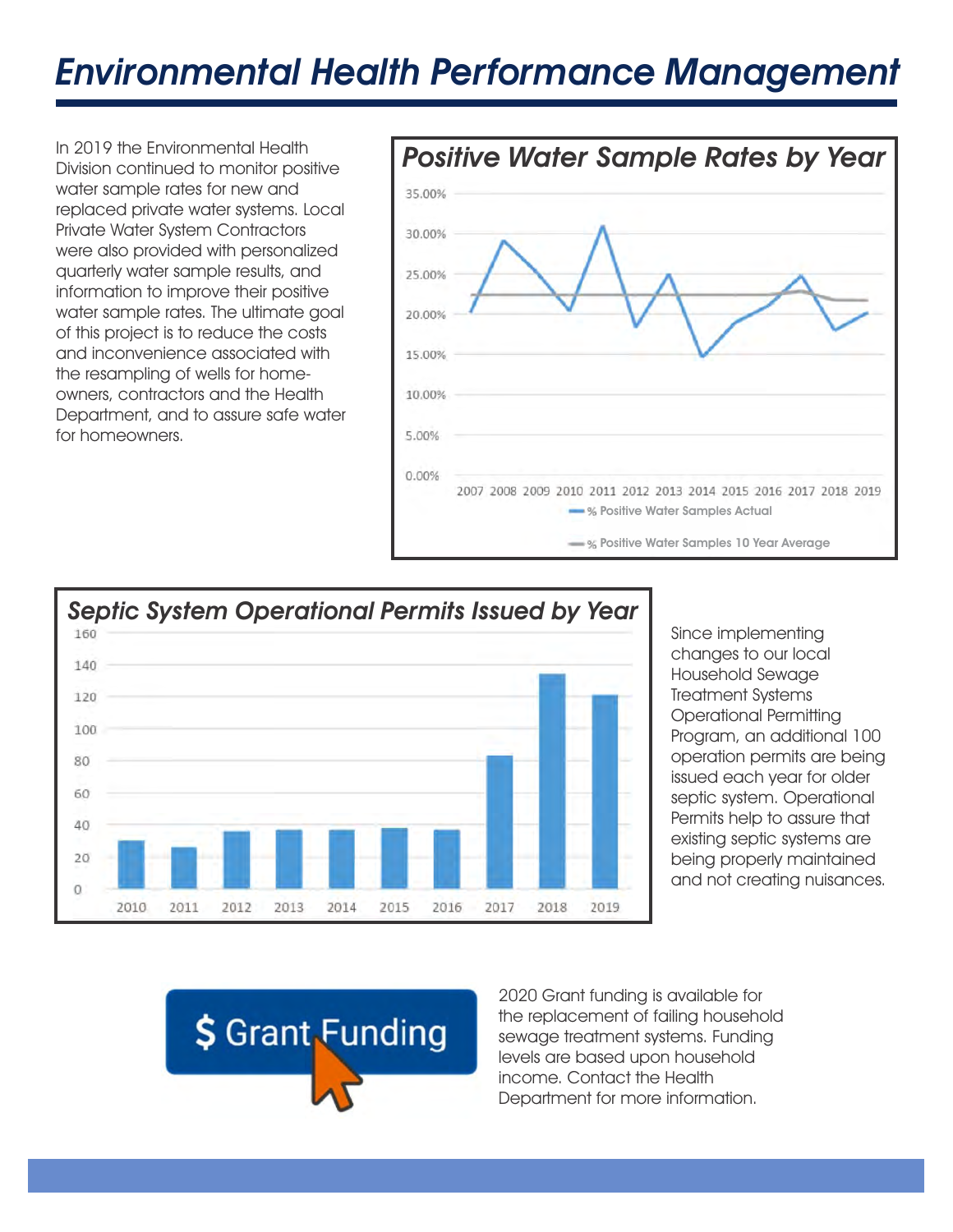# 2019 Public Health Nursing Report of Activities

Public Health Nursing is defined as the presence of promoting and protecting the health of populations using knowledge from nursing, social and public health sciences (American Public Health Association, Public Health Nursing Section, 1996). Pubic health nursing practices focus on population health, with the goal of promoting health and preventing disease and disability.

2019 Nursing Programs included: Immunization clinics for all ages; Seasonal Influenza clinics; Communicable Disease reporting, investigation and follow-up; Children with Medical Handicaps; School Nursing; Sexual Health and Family Planning Clinic; Teen & Family Clinic; Help Me Grow Home Visiting; Life Skills Training Program; Car Seat Program; Lead Case Management and Lice Prevention.

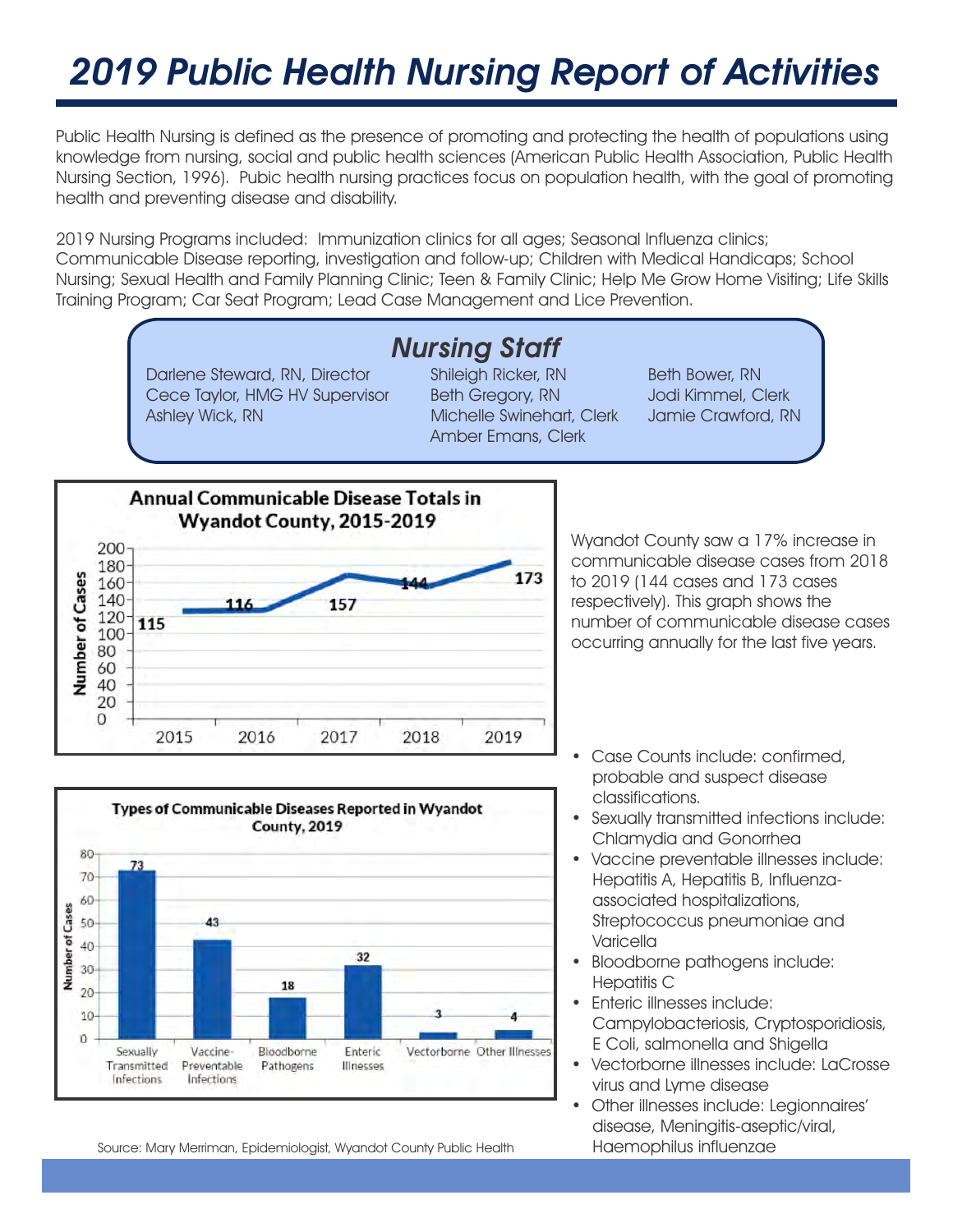## 2019 Public Health Nursing Division Highlights

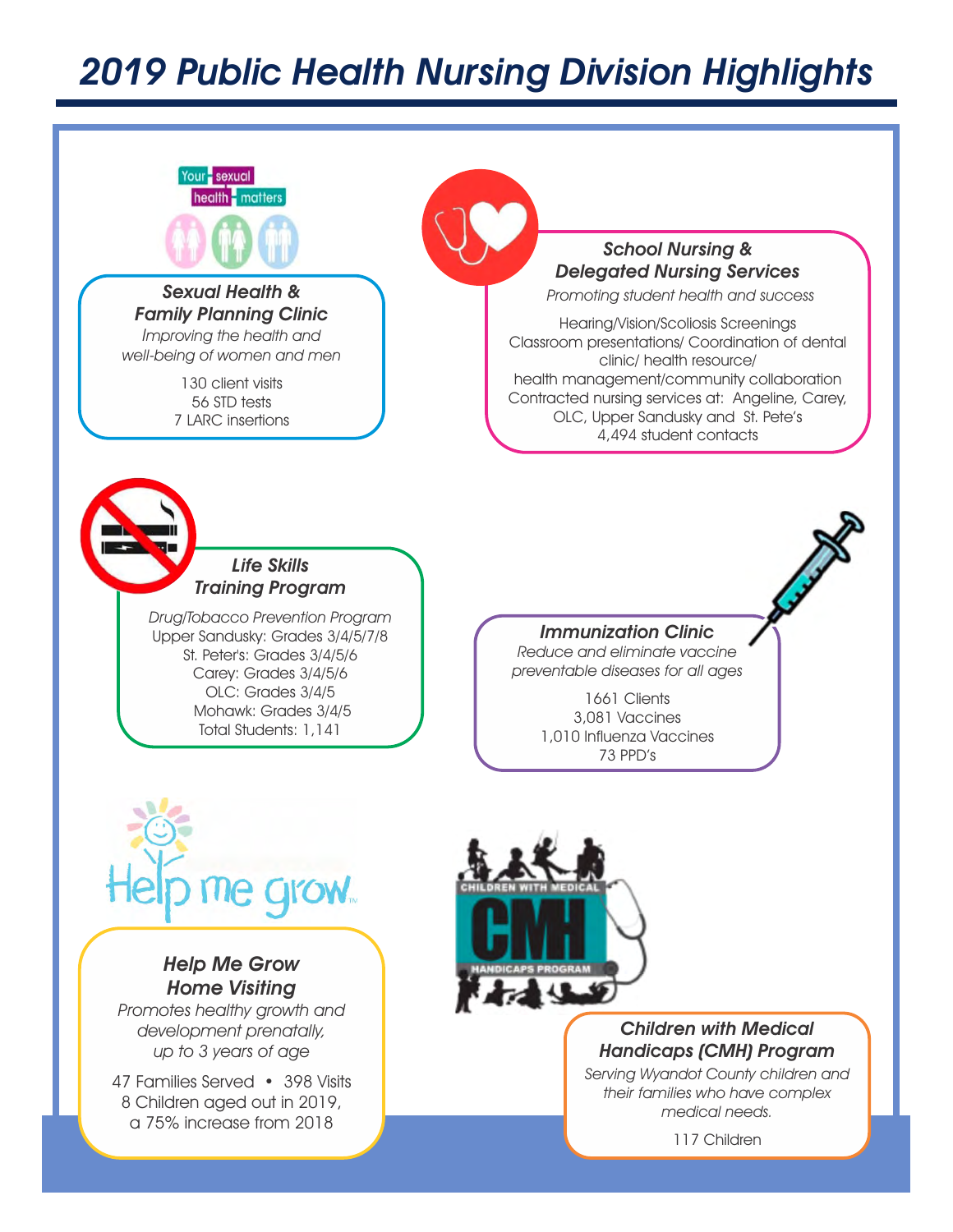### 2019 Cause of Death

| Accidents. 2                                                                                                                                                                                             | $COPD (CO)$ . 7                                                                                    |
|----------------------------------------------------------------------------------------------------------------------------------------------------------------------------------------------------------|----------------------------------------------------------------------------------------------------|
| Combined Drug Intoxication                                                                                                                                                                               |                                                                                                    |
| (Fentanyl, Oxydondone/Meth) 1                                                                                                                                                                            | OTHER 13                                                                                           |
| Car-Blunt Force (AV). 4                                                                                                                                                                                  | Parkinson's Disease (PK) 5                                                                         |
| Alzheimer's $(AZ)$ 10                                                                                                                                                                                    | Pending. 1                                                                                         |
|                                                                                                                                                                                                          | Pneumonia $(PN)$ 3                                                                                 |
| Cancer: (CA) 7                                                                                                                                                                                           | Pulmonary (PU) 4                                                                                   |
| Bladder 3                                                                                                                                                                                                | Renal/Kidney (KD). $\ldots$ $\ldots$ $\ldots$ $\ldots$ $\ldots$ 2                                  |
| Brain $\ldots$ 3                                                                                                                                                                                         | Respiratory Failure (RF) 6                                                                         |
| Breast $(FB)$ 2                                                                                                                                                                                          | Senescence $(SE)$ 6                                                                                |
| $\mathsf{Colon}(\mathsf{CC})$ 3<br>Esophageal 4<br>$Lung (LC)$ 9<br>Pancreatic $(PA)$ 7<br>Prostate1<br>Cardiac/Heart (HT). 64<br>Cirrohsis of Liver (CL) $\ldots$ $\ldots$ $\ldots$ $\ldots$ $\ldots$ 4 | Sepsis/Septicemia (SP) 1<br>Stroke $(ST)$ . 4<br>Suicide: $(SU)$<br>Gunshot Wound 4<br>Totals: 187 |

## 2019 Vital Statistics

Birth and death certificates may be purchased for individuals who are born in Ohio and individuals who have died in Wyandot County. Both can be obtained in person at the health department, or by mail order following the instructions and using the request form under "Vital Stats" at wyandothealth.com.

> 652 Death Certificates Issued 994 Birth Certificates Issued 305 Burial Permits Issued

#### Births 2019

| Births Male 20    |  |
|-------------------|--|
| Births Female  19 |  |
| Total Births39    |  |

#### Deaths 2019

| <b>Total Deaths</b> 187 |  |  |  |
|-------------------------|--|--|--|
| Deaths Female91         |  |  |  |
| Deaths Male 96          |  |  |  |

### Wyandot County Leading Causes of Death 2017-19

#### Total Deaths: 589

- Heart Disease (38% of all deaths)
- Cancer (17%)
- Alzheimers (5%)
- Chronic Lower Respiratory Diseases (4%)
- COPD (4%)

(Source: Ohio Public Health Data Warehouse, 2014-2016)

### Ohio Leading Causes of Death 2017

#### Total Deaths: 123,648

- Heart Disease (23% of all deaths)
- Cancers (21%)
- Accidents, Unintentional Injuries (76%)
- Chronic Lower Respiratory Diseases (6%)
- Stroke (5%)

(Source: OCDC/Ohio Public Health Data Warehouse, 2017)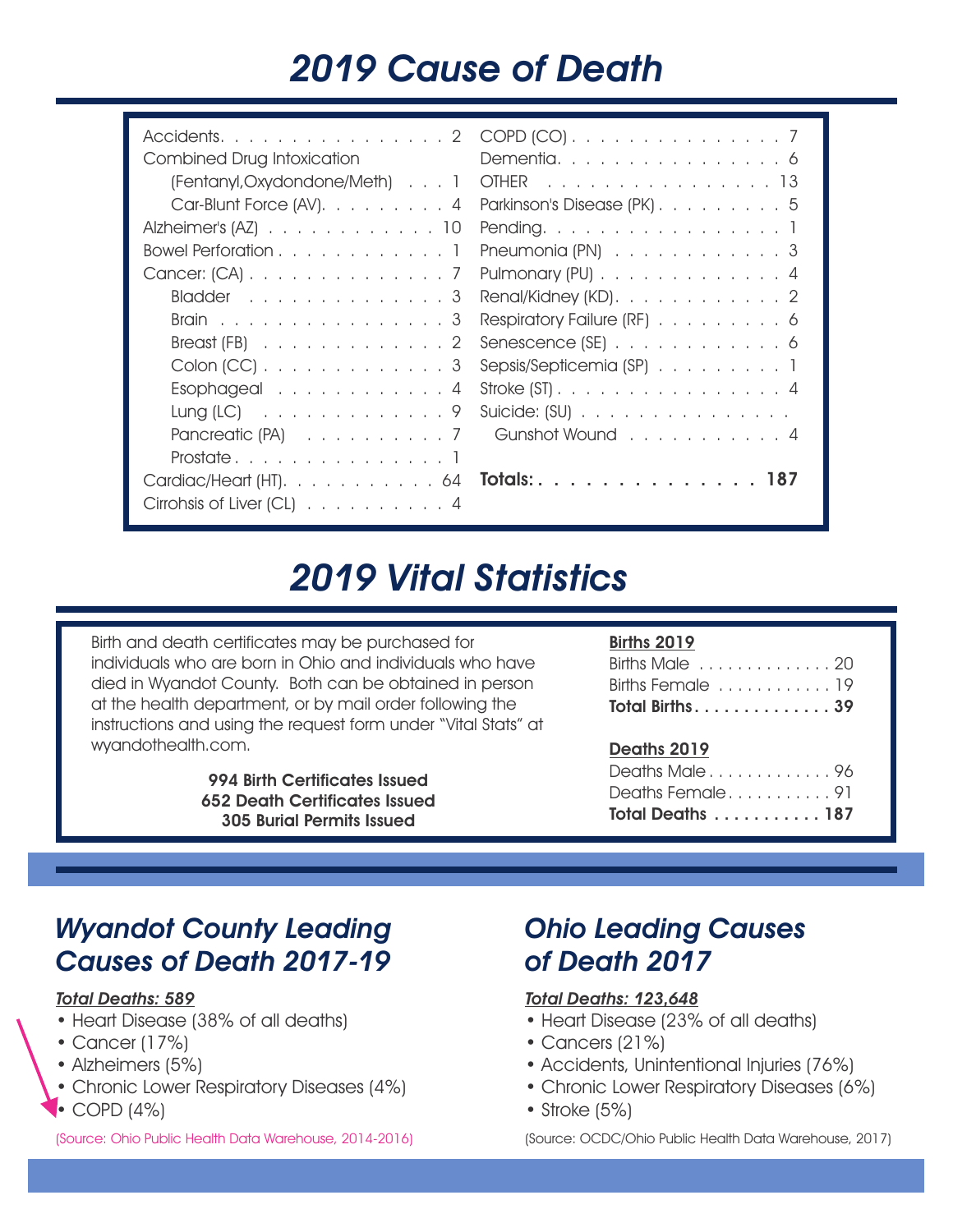## 2019 WIC Report of Activities

WIC is a nutrition program that provides assistance for mothers and families who qualify by offering nutrition evaluation and education, breastfeeding education and support, highly nutritious supplemental foods and iron fortified formula if necessary. These promote good health for pregnant and postpartum women, infants and children up to age five. We work closely with partnering agencies and refer participants to other community service providers in the county for unmet needs.



#### Statistics 2019

| Total Annual Number of Appointments 1,062             |
|-------------------------------------------------------|
|                                                       |
|                                                       |
|                                                       |
|                                                       |
| Percentage of Postpartum Women Breastfeeding  48%     |
| Redemption of WIC Benefits in Wyandot County\$123,045 |
|                                                       |
|                                                       |



#### WIC Staff 2019

RD, LC, Director Arlene Schriner

Claire Russell **Clerk** 

Jodi Kimmel Medical Assistant

Breastfeeding Peer Helper Erin Logsdon



We are excited after nine years to have finally met our goal of a 55% breastfeeding initiation rate for our WIC moms. For 2019, we raised that goal to 75% and are currently at 70%. The Healthy People 2020 objective is 82% and will like be raised for 2030.

Follow Your Heart